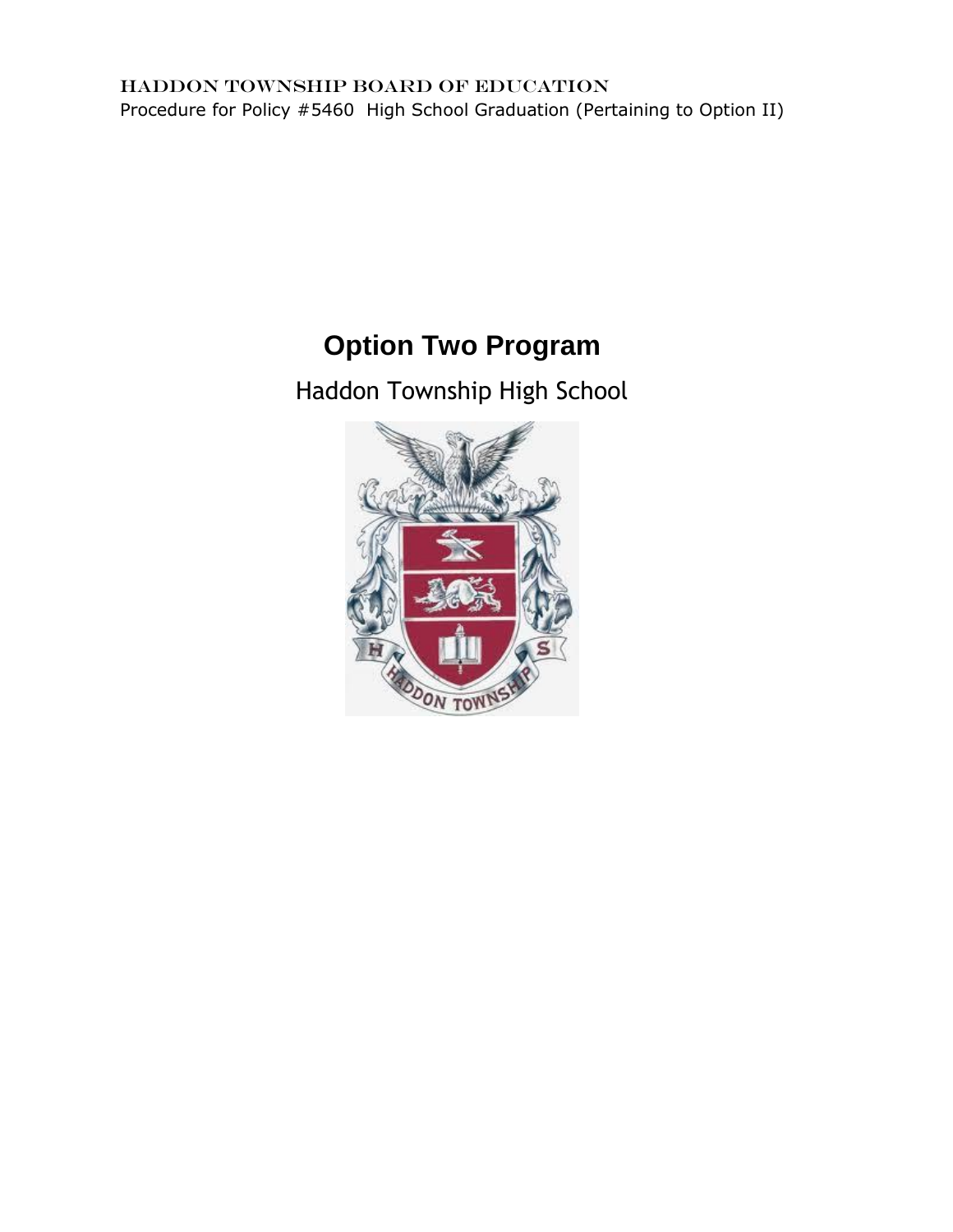#### **Overview**

Haddon Township High School will provide a superior education by utilizing multiple and diverse paths to success for all children. Students will be able to explore educational experiences that are meaningful and relevant, and that provide opportunities to explore and achieve at high levels. N.J.A.C.6A:8-5.1(a)1ii, commonly known as "Option Two," permits district boards of education to establish curricular activities or programs aimed at achieving the New Jersey Core Curriculum Content Standards for promotion and graduation purposes. Option Two serves as an alternative to traditional high school courses.

Option Two programs will allow students to obtain credit for learning experiences outside of the traditional classroom environment. These experiences provide real-world connections not available in the school setting. Any course related to a state assessment cannot be taken in Option Two until the appropriate state assessment has been passed. Health cannot be completed under the Option Two program.

In some instances, the credit and grade earned will be calculated into a student's GPA and class rank. Check specific Option Two programs for information about GPA and class rank. Once a course has been accepted and added to the transcript, it becomes a part of the permanent record and cannot be removed.

Please be aware that courses taken outside of the HTSD which are not on the approved 48-H form (courses approved by NCAA for HTSD students) will not calculate for NCAA eligibility. It is strongly advised that any potential college athlete check www.ncaa.org for information on Option II programs and NCAA eligibility.

Students may be permitted an early release or late arrival from the school day in order to participate in some of the approved Option Two programs. If the student has early release or late arrival due to an Option Two program (and the program is not on school grounds), the student cannot be on school property during such times.

The safety, cost and transportation, to and from, any Option Two program and any and all costs for programs, fees, books, supplies, support, tutoring, etc. are the responsibility of the student's parent/guardian. By completing the Option Two request the parent/guardian(s) agree to indemnify and hold harmless Haddon Township High School, its agents or employees from any and all claims of any type, action, complaint, judgment, costs or personal injury, arising out of, or related to, the student's participation in the Option 2 program.

Types of Programs outlined below show the options available to students of Haddon Township High School as alternative means in obtaining the necessary credit for graduation. Depending on the Option II experience, administration will assign either a traditional letter grade or a pass/fail designation. In either case, neither the GPA nor class rank will be impacted by the assigned grade.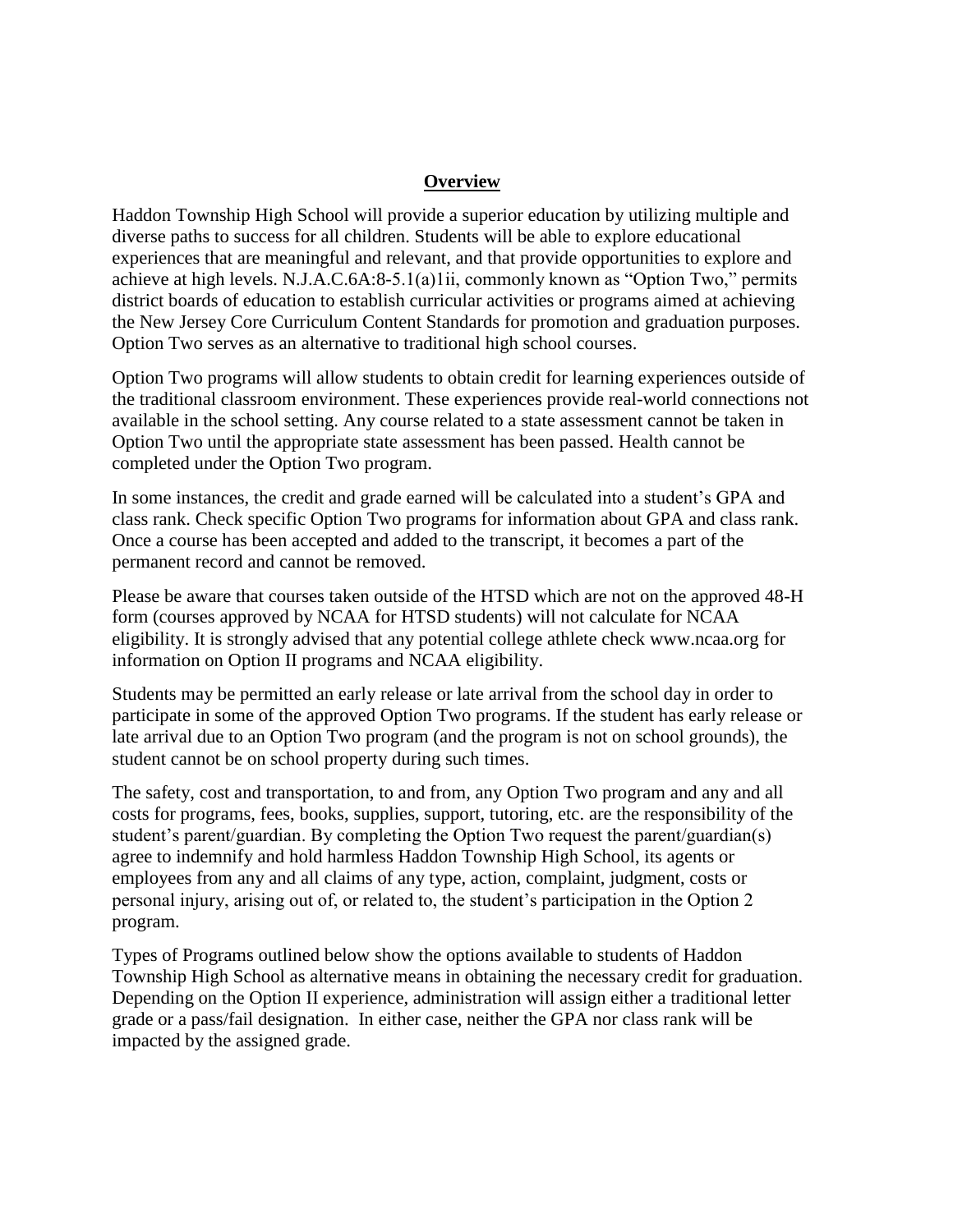# College/Vocational Courses

Criteria for acceptance of Haddon Township High School Credit for College Courses under Option 2 (Grades 9 through 12):

High School credit will be awarded for courses taken at a college/vocational institution under the following conditions:

- 1. Student and parent will make a request to the School Counselor.
	- a. A shortened school day might not be possible after schedules have been finalized in late August.
- 2. Course must be preapproved by the school Principal or designee. The district reserves the right to approve or deny any course. If a student's application is denied a student may reapply at a later date. However, there is no appeal process once a student's application is denied.
- 3. Student must be approved by the college/vocational institution and meet their requirements to take course(s) as a high school student.
- 4. An official transcript from the college/vocational institution will be required at the end of the course to award credits.

a. Credits that will determine grade level promotion must be submitted by August  $1<sup>st</sup>$ .

- 5. If a student successfully completes an out of district course it will be recorded on the student's transcript with the letter grade and credits earned; however, the letter grade will not be factored into GPA/class rank.
- 6. College credits earned will be converted to Haddon Township High School's credit scale after an analysis by the guidance facilitator.
- 7. Courses may be taken upon the successful completion of a student's ninth grade year. Haddon Township High School will grant credit for work completed prior to grade nine.
- 8. The safety, cost and transportation, to and from, any Option Two program and any and all costs for programs, fees, books, supplies, support, tutoring, etc. are the sole responsibility of the student's parent/guardian. By completing the Option Two request the parent/guardian(s) agree to indemnify and hold harmless Haddon Township High School, its agents or employees from any and all claims of any type, action, complaint, judgment, costs or personal injury, arising out of, or related to, the student's participation in the Option Two program.

# Online and Distance Learning Courses

[Haddon Township High School](http://www.google.com/url?q=http%3A%2F%2Fwww.lrhsd.org%2Fcms%2Flib05%2FNJ01000316%2FCentricity%2FDomain%2F93%2FCOLLEGE_VOC__INDEP_STUDY_DIST_LEARN_FF_EMTOpt_2_app.pdf&sa=D&sntz=1&usg=AFQjCNHysb3Hog4w2f6wYZYwjXForRUfCw) [Application f](http://www.google.com/url?q=http%3A%2F%2Fwww.lrhsd.org%2Fcms%2Flib05%2FNJ01000316%2FCentricity%2FDomain%2F93%2FCOLLEGE_VOC__INDEP_STUDY_DIST_LEARN_FF_EMTOpt_2_app.pdf&sa=D&sntz=1&usg=AFQjCNHysb3Hog4w2f6wYZYwjXForRUfCw)or acceptance of Haddon Township High School Credit for Distance Learning Courses under Option Two (Grades 9 through 12):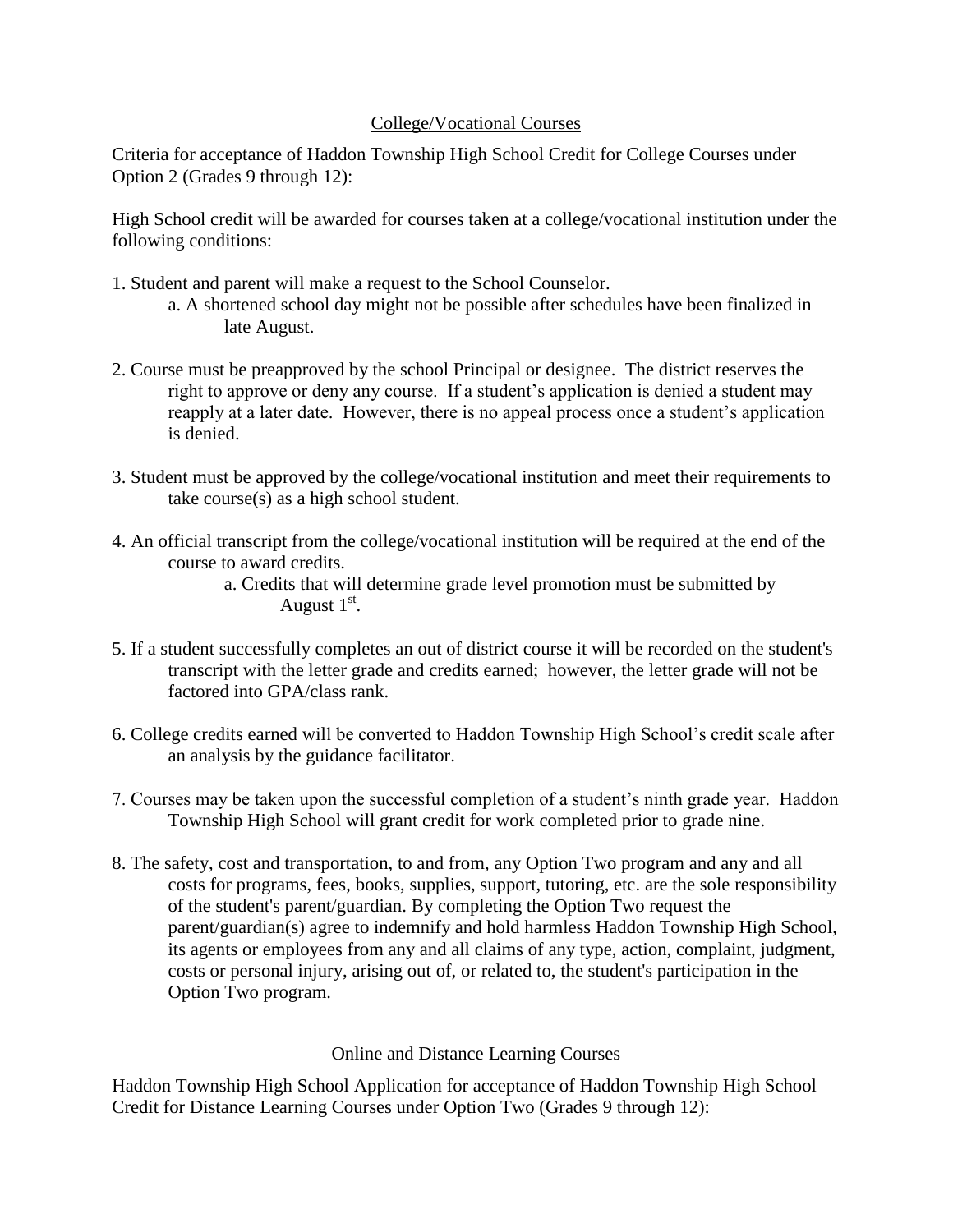High School credit will be awarded for courses taken via the Internet under the following conditions:

1. All courses must be pre-approved prior to registration by the Principal or designee.

- a. The institution must be accredited.
- b. The course must be at high school level or above.
- c. The learning must be guided and must have an evaluative component (tests and/or projects).
- d. A shortened school day might not be possible after schedules have been finalized in late August.
- 2. An official transcript from the accredited distance learning institution will be required at the end of the course to award credits.
	- a. Credits that will determine grade level promotion must be submitted by August 1st.
- 3. If a student successfully completes an out of district course it will be recorded on the student's transcript with the letter grade and credits earned; however, the letter grade will not be factored into GPA/class rank.
- 4. College credits earned will be converted to Haddon Township High School's credit scale after an analysis by the guidance facilitator.
- 5. The safety, cost and transportation, to and from, any Option Two program and any and all costs for programs, fees, books, supplies, support, tutoring, etc. are the responsibility of the student's parent/guardian. By completing the Option Two request the parent/guardian(s) agree to indemnify and hold harmless Haddon Township High School, its agents or employees from any and all claims of any type, action, complaint, judgment, costs or personal injury, arising out of, or related to, the student's participation in the Option Two program.

# Career Based Internship

Criteria for acceptance of Haddon Township High School Credit for Work/Internship opportunities under Option 2 (Grades 11 through 12):

This is not designed to replace or work in conjunction with our cooperative education programs. The cooperative education programs (CBE/CWE/CME) have a required classroom component and provide supervision and on-site visits. Under CBE/CWE/CME students receive 15 credits: 5 credits for the required class and 10 credits for the work experience component.

High School credit will be awarded for programs under the following conditions:

- 1. Programs will **only** be pre- approved for students in grade 11 or 12.
- 2. It is the sole responsibility of the student and parent/guardian to find a work/ internship placement which suits the interest and career goals of the student.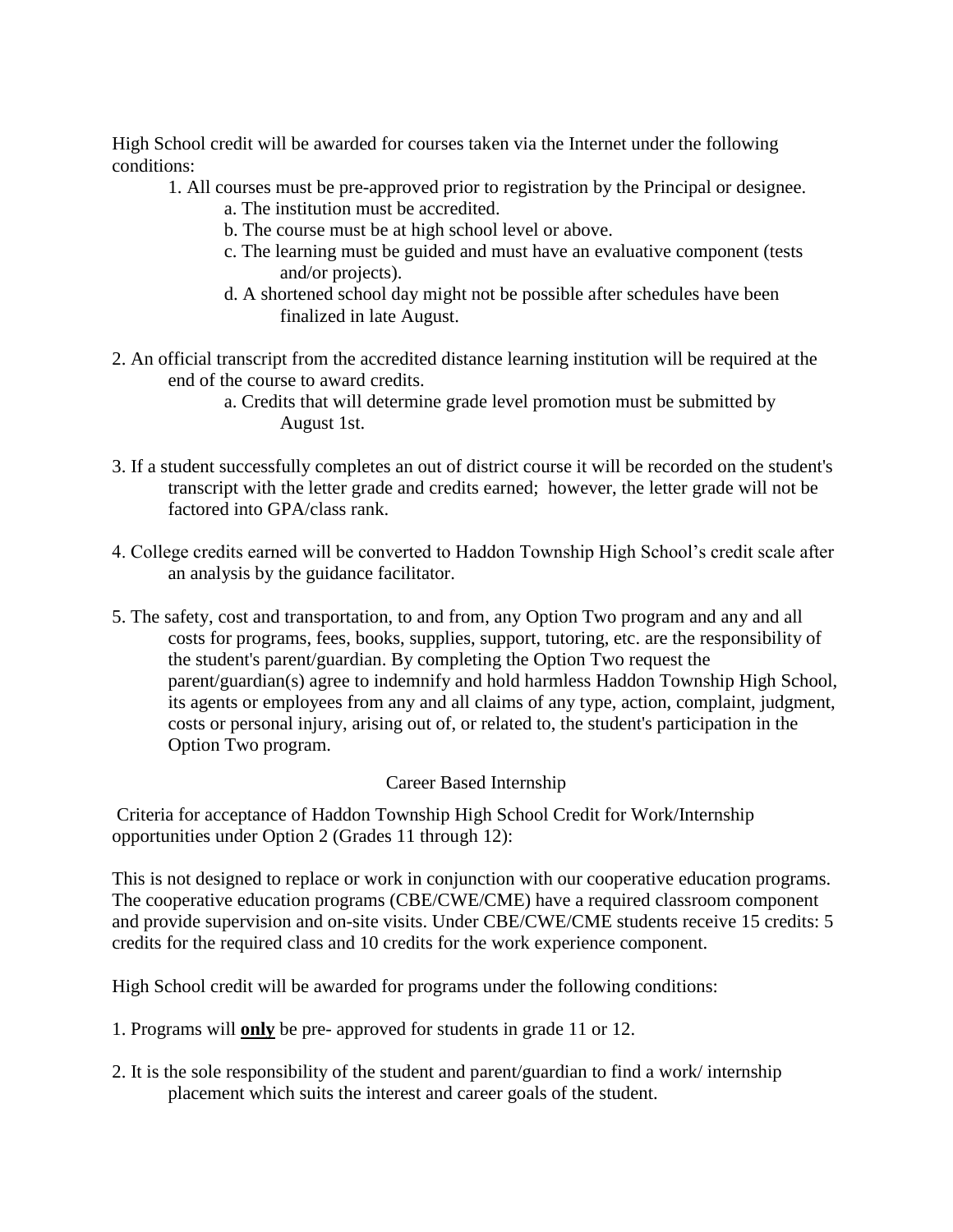- 3. The internship may commence on June 1 and must be completed by May 31 the following year.
- 4. The application must be submitted to the school counselor. The counselor and the principal's designee will approve or reject the application. **Any** change in the internship must be approved by the principal.
	- a. A shortened school day to accommodate the internship will be considered, however it may not be possible after schedules have been finalized in August.
- 5. A student must intern for at least 180 hours to earn 2.5 credits or 360 hours to earn 5 credits. No partial credit will be given. Pass or fail grade will be issued. Grade will not affect GPA or class rank.
- 6. Hours will begin to be counted from the time of application approval and must be completed within the school year.
- 7. The attached weekly log must be filled in by the student and signed by the internship supervisor. The log is to be signed by the student's guidance counselor in September and at the end of 1st, 2nd, and 3rd marking periods. The entire log will be turned in to the counselor by June 1 of the year the program is completed to the counselor.
- 8. At the discretion of the school administration and/or site supervisor the student may be ineligible to receive credit under this program (excessive school or program absenteeism, tardiness, insubordination, dishonesty, poor performance, or other serious violation). The principal reserves the right to discontinue the internship upon review of the logs, attendance, report of behavioral concerns or other violations of the school code of conduct as well as evidence of a lack of substantial progress at any given time.
- 9. If the student's school day is modified as a result of this (early release or late arrival due) internship (and the internship is not on school grounds), the student cannot be on school property during the portion of the school day that has been modified..
- 10. Working papers, if needed, may be obtained through the school office.
- 11. The safety, cost and transportation, to and from, any Option Two program and any and all costs for programs, fees, books, supplies, support, tutoring, etc. are the responsibility of the student's parent/guardian. By completing the Option Two request the parent/guardian(s) agree to indemnify and hold harmless Haddon Township High School, its agents or employees from any and all claims of any type, action, complaint, judgment, costs or personal injury, arising out of, or related to, the student's participation in the Option Two program.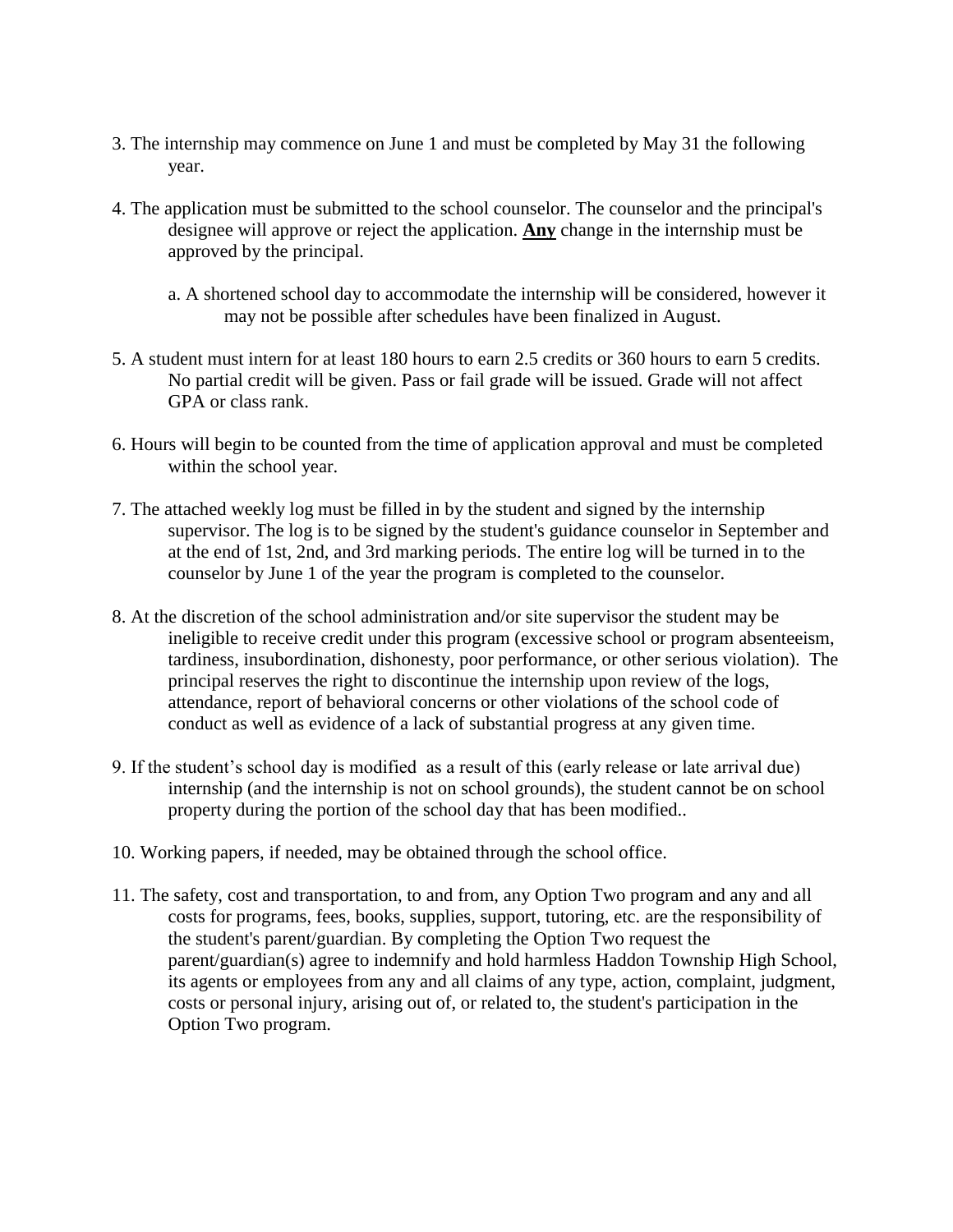## Independent Study

Criteria for acceptance of Haddon Township High School Independent Study program are defined in Board of Education Policy.

Independent Study is offered as an Option Two program to allow students to develop interests beyond those available in the district curriculum which:

- 1. Relates the real world and the school world in a more meaningful fashion.
- 2. Inculcates a sense of community service in the minds of students.
- 3. Broadens the base of learning to include a greater variety of experiences.
- 4. Draws upon the human and material resources that the community offers.

High School credit will be awarded for Independent Study under the following conditions:

- 1. All courses must be approved prior to beginning the study.
- 2. Student and parent will make a request to the school counselor. Application must be completed and accompanied by a proposal for the Independent Study work explaining the project, timeframe, objectives, and credit desired.
- 3. A committee of staff members, as appointed by the principal, will review the proposal to approve for submission for BOE approval and coordinate review of completed Independent Study work.
- 4. All independent study programs must be approved by the Board of Education prior to beginning work.
- 5. Upon completion of the independent study a weekly time log and a portfolio of work completed must be submitted to the counselor for evaluation and grading by the committee.
- 6. The committee will grant credit based on a review of the completed project. As a general guide, 5 credits  $= 130$  hours.
- 7. No more than 5 credits can be earned through Independent Study in a school year.
- 8. Credit for Independent Study work will be recorded on the transcript with the letter grade determined by the committee and will not be calculated into GPA or class rank. Students may also elect at the beginning of the application process to have the Independent Study.
- 9. A shortened school day might not be possible after schedules have been finalized in August.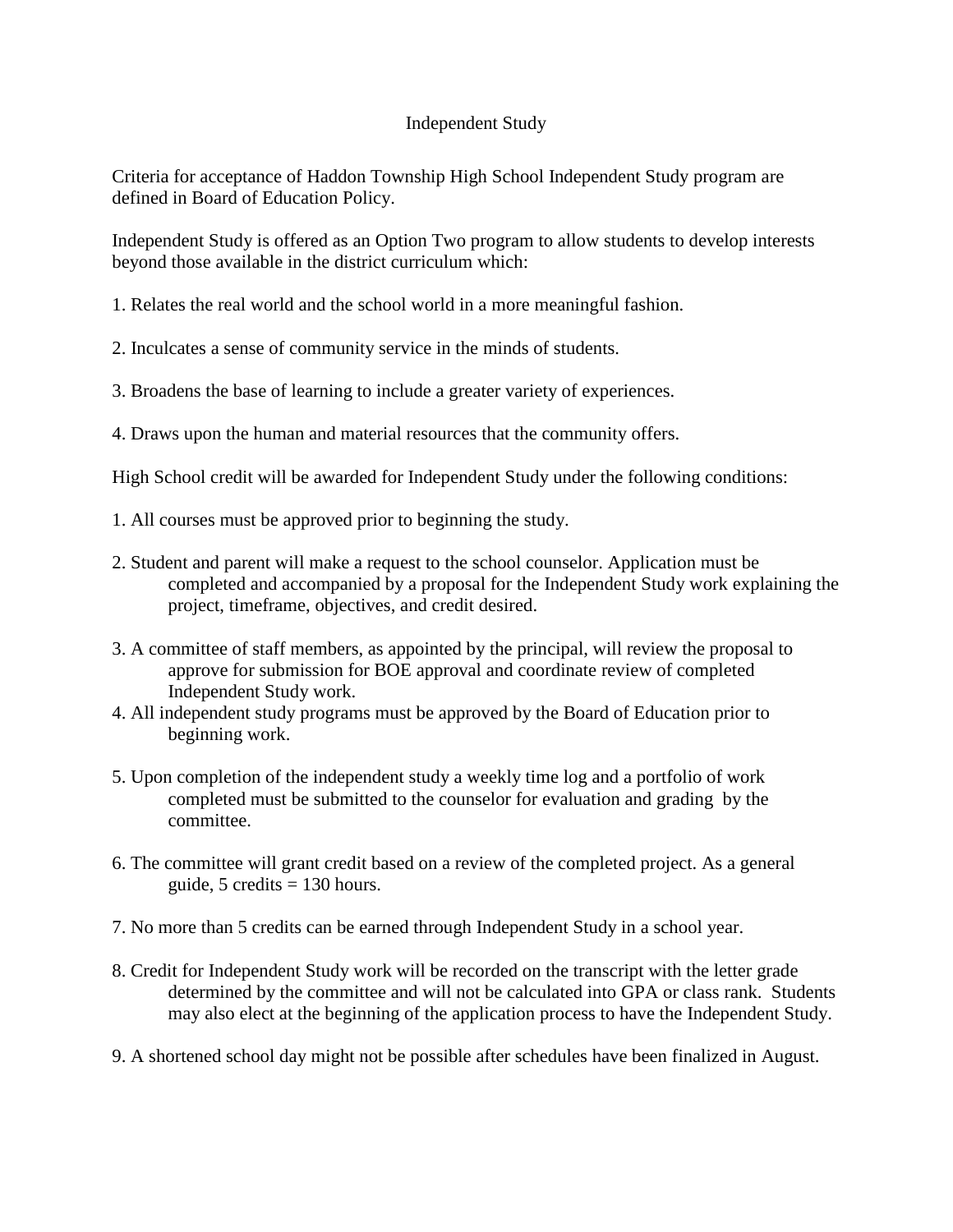10. The safety, cost and transportation, to and from, any Option Two program and any and all costs for programs, fees, books, supplies, support, tutoring, etc. are the responsibility of the student's parent/guardian. By completing the Option Two request the parent/guardian(s) agree to indemnify and hold harmless Haddon Township High School, its agents or employees from any and all claims of any type, action, complaint, judgment, costs or personal injury, arising out of, or related to, the student's participation in the Option Two program.

## Firefighter/EMT

High School credit will be awarded for training for Firefighting and EMT as described below.

- 1. Option 2 credit earned under this program counts as elective credit.
- 2. An official transcript or grade report from the Firefighter/EMT course institution will be required at the end of the course to award credits.
- 3. Firefighter/EMT credit will be recorded on the transcript as a Pass and will not be calculated into GPA or class rank.

# **Firefighter**

1. 5 credits can be earned upon successful completion, and documentation provided, of Firefighter  $I - 110$  hr. course, written exam and physical assessment.

- 2. Students need to arrange for this course through their local fire department.
- 3. Additional 5 credits can be earned by completion of hours under the Community Service portion of Option 2.
- 4. Townships that have an Explorer program can receive students as young as 14, while other townships can start students when they are 16 years old in their Junior Program. Full New Jersey certification can only be earned by students 18 years and older.

#### **EMT**

- 1. 5 credits can be earned upon successful completion of Emergency Medical Technician certification program.
- 2. Students need to arrange for this course through their local EMS Squad.
- 3. Additional 5 credits can be earned by completion of hours under the Community Service portion of Option 2.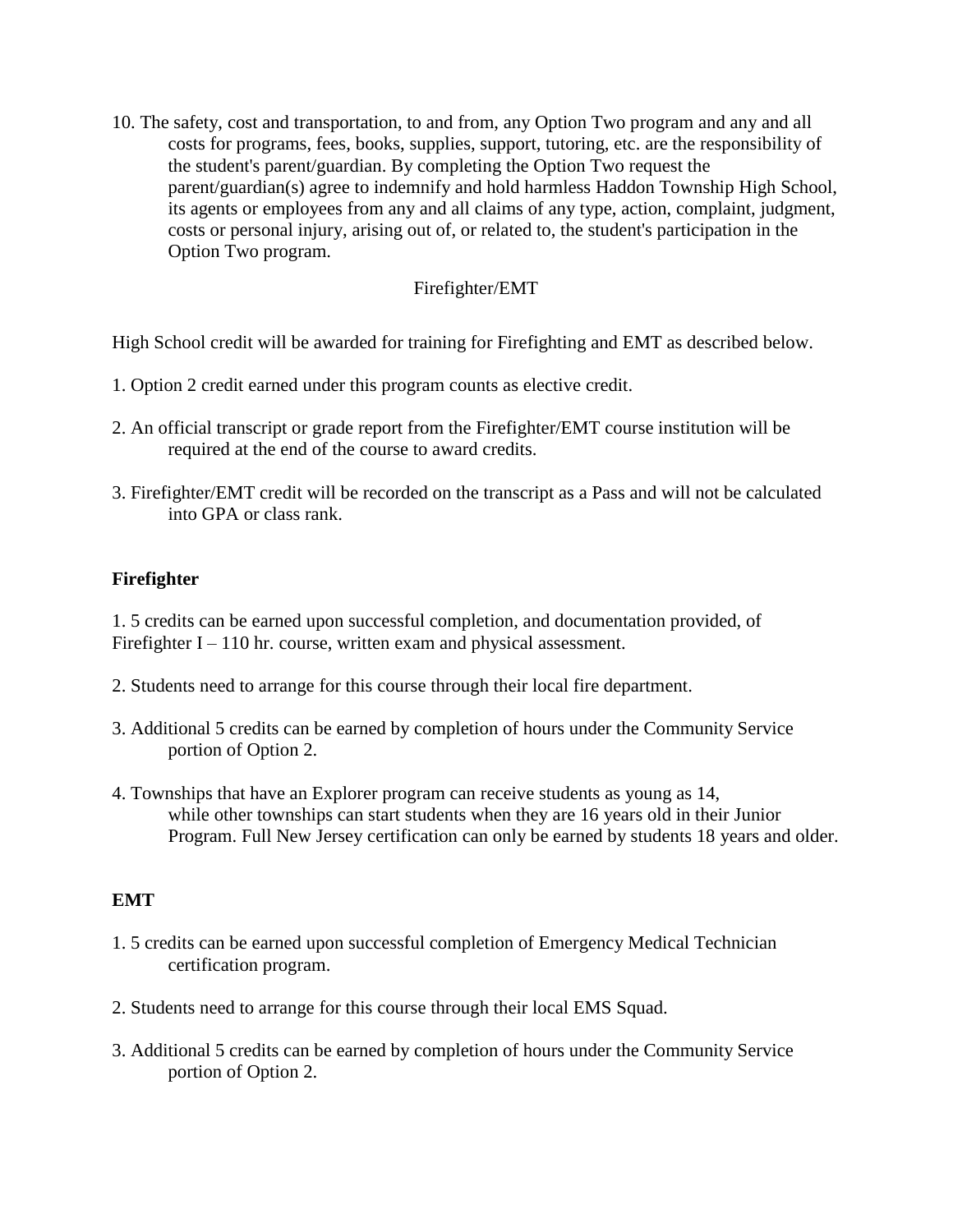## Physical Education

Criteria for acceptance of Haddon Township High School Credit for Physical Education under Option 2 (Grades 11 and 12):

High School credit will be awarded under the following conditions:

- 1. The student and parent will make a request to the Health/PE Supervisor by June 1st.
- 2. The student must have a minimum G.P.A of 2.5 or above.
- 3. The student must have received a final grade in 9th and 10th grade physical education of a "B" or above.
- 4. The student must meet the NJSIAA academic eligibility requirements.
- 5. The activity/sport must meet or exceed the New Jersey Core Curriculum Content Standards (NJ CCCS).
- 6. The activity/sport must meet or exceed the HTSD Physical Education curricular objectives.
	- The learner will perform, analyze and apply movement skills that foster safe  $\bullet$ participation in physical activities throughout life.
	- The learner will analyze and apply the concepts of effective movement, including principles of biomechanics and elements of rhythm used in physical activity.
	- The learner will perform, know, understand and apply health related fitness movements and concepts.
	- The student will analyze rules and regulations, and apply strategies and standards of play while participating in physical education activities.
	- The learner will know, understand and analyze self-awareness, creative thinking,  $\bullet$ confidence, self-discipline, ability to collaborate with others, and risk-taking skills through participation in a wide range of physical activities.
- 7. The sport/activity must:
	- Be individualized with an intensive training program that prepares the student for competition in a sport at a high level (national or professional)
	- In general, these programs should be recognized by the National Federation of State High School Associations
	- Occur outside of the regularly scheduled Haddon Township High School curricular and extra-curricular programs (participation in extra-curricular sports/programs offered by the HTSD are not eligible for credit)
- 8. Participation in the designated sport/activity must:
	- Occur during the current school year
	- Be a minimum of 5 consecutive months in duration